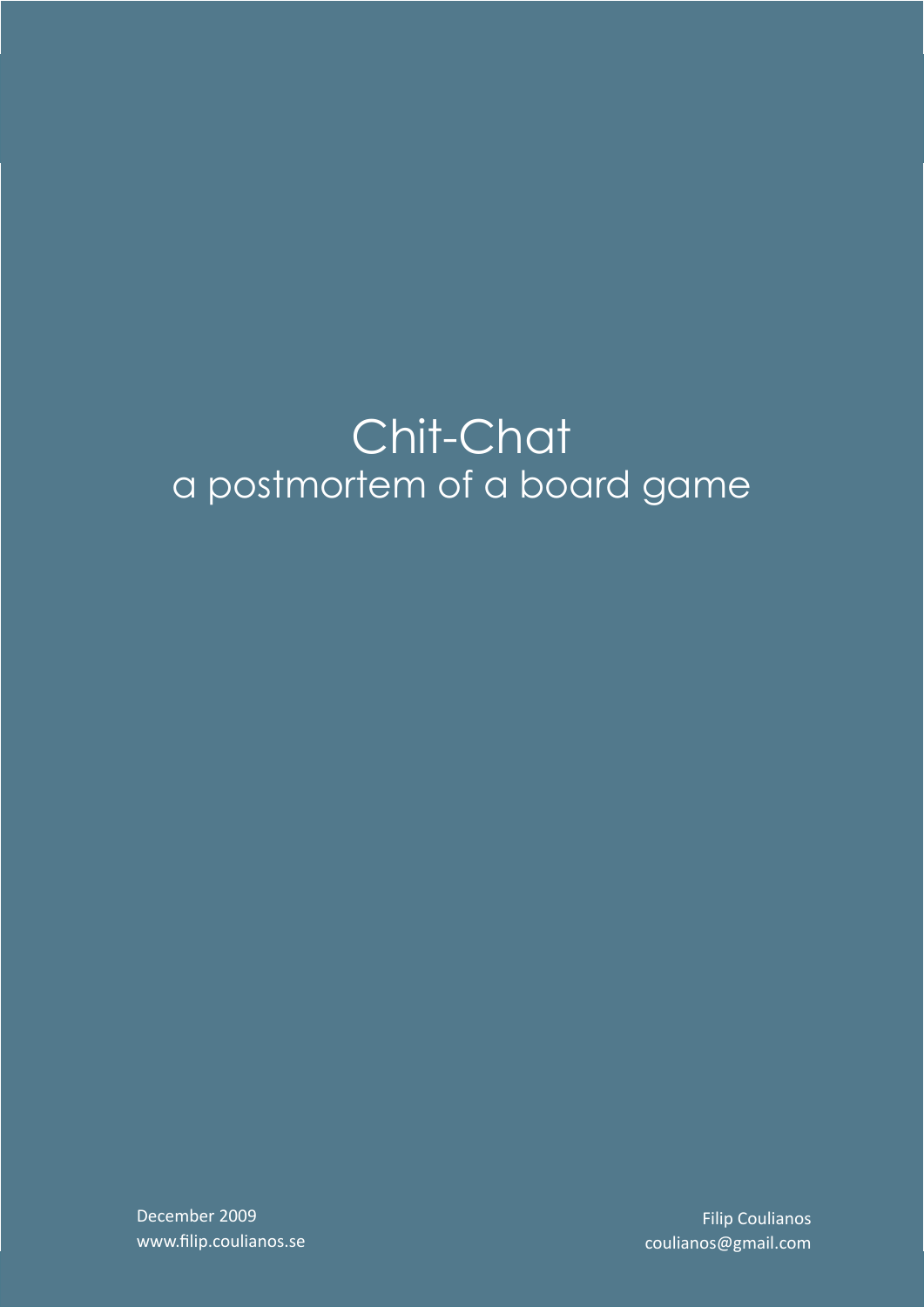### Foreword

#### **Background**

I'm Filip Coulianos, level designer and a general game enthusiast with a background in the actiogame genre of computer games. Chit-chat is a board game me and four fellow students at the Futuregames Academy developed during a period of three weeks as an introductory course to computer game development. It was as much a team building exercise as it was teaching us how to make fun games.

Chit-Chat proved to be very successful and fun and in this post-mortem I will discuss why I think the mechanics worked as well as discussing problems we had during the game design phase. I will also discuss the game and its development through the eyes of a computer game designer and how that differentiated and affected the process of making a physical game.



*Image from the manual, we tried to go with sort of a 80's cheesy "happy family" look just for the fun of it.*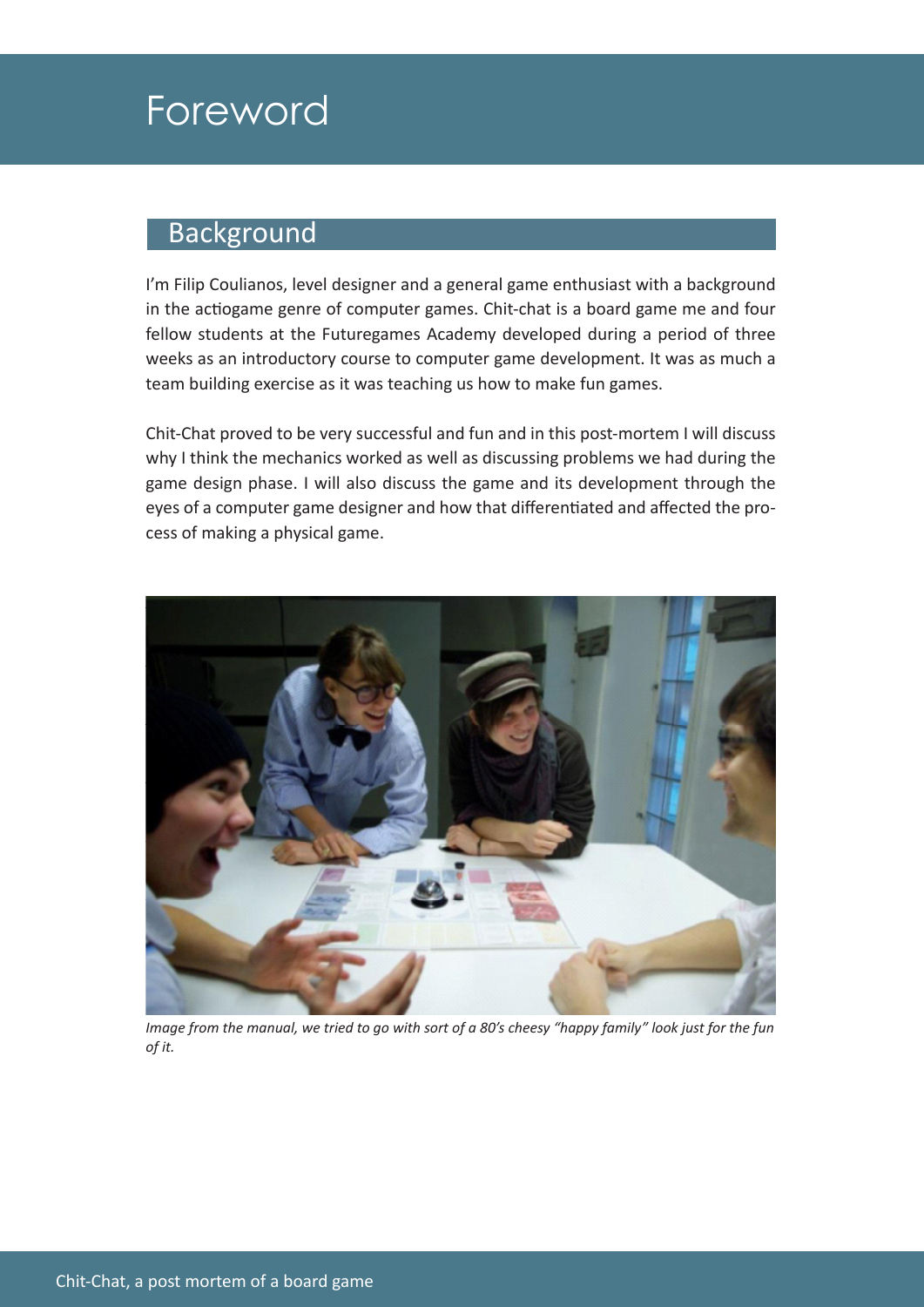## The game

#### Game mechanics

Chit-Chat is a social game designed for people from 15 to 65 years in all genders and backgrounds. It fits very well in the description as a "family game". It's designed to be played during fun social occasions such as parties and other indoor events.

During a players turn she is being presented with a set of rules printed on cards she has to follow while doing a speech about a random subject for 30 seconds without hesitating. If she manages do to this she scores points depending on how difficult the speech was.

Some of the rules has to be followed by the player at all times, even when it is not hers turn, and some only applies in certain situations. When a players notices that any other player has broken a rule, she can pling on a bell informing that a rule has been broken and by doing so scoring a point.

#### Example:

*A player is being given a speech card in which she has to inform the audience about the relation between the Chaos theory and a potato for 30 seconds while jumping up and down. Another player has a card saying she has to mimic everything the performing player does, and a third one has a card saying she has to applaud after each player has made her speech. Should a player fail, anyone can hit the bell, inform that a rule has been broken and score a point.*

The range of the rules printed on the cards is very wide and applies on very different occasions of the game, some can be difficult and some easier. To balance this a player who fails a rule has to discard it, and a player who in her turn succeeds in having her speech is being given a new set of rule cards. This is to keep the game challenging for everyone.

As the game progresses more and more rule cards are being presented to each players making the game more and more difficult and ends as all speech cards put on the table have been read.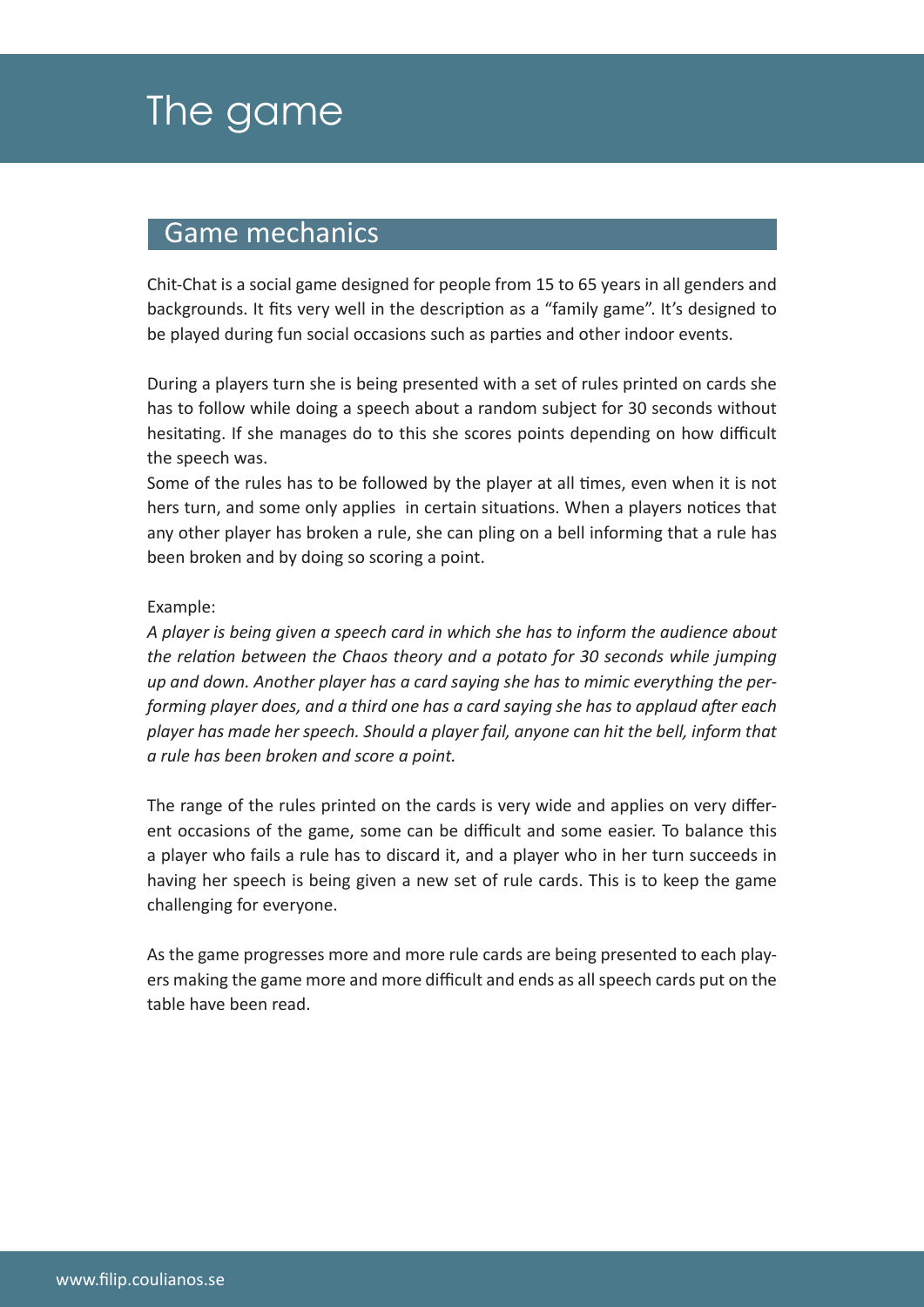#### Design choices we made and why it worked

In the very early stages of the development we had planned for much more things than just speeches. We had plans for charade and other things a player could do when it was her turn, but as we started to prototype it didn't feel necessary to make the game more advanced. All other stuff got canned without any real discussion about it, it just felt natural as we started to focus on just making the game focused on speeches.

We also had plans to design a board with more of a traditional look in which each player had their own markers that they moved around and could land on different spots that affected the game and the players choices in different ways. But as we started to brainstorm ideas for a gaming board we found that moving markers around a board really put the focus from what the game was really about and redesigned the board to help out with organizing all the rule cards instead.

We also planned for a "versus mode" where players had to discuss a subject back and forth until one of them lost. This was canned as early play tests we did with people not participating in the project really didn't like the concept.

One thing that we realized very early on was that even though much of the fun factor of the game was in the hands of the players and the situations the they created themselves, it was equally important that the rules of the cards where designed in such a way that they created the hilarious situations the players would laugh at.



*Image from the manual. A top-down view of the board prototype*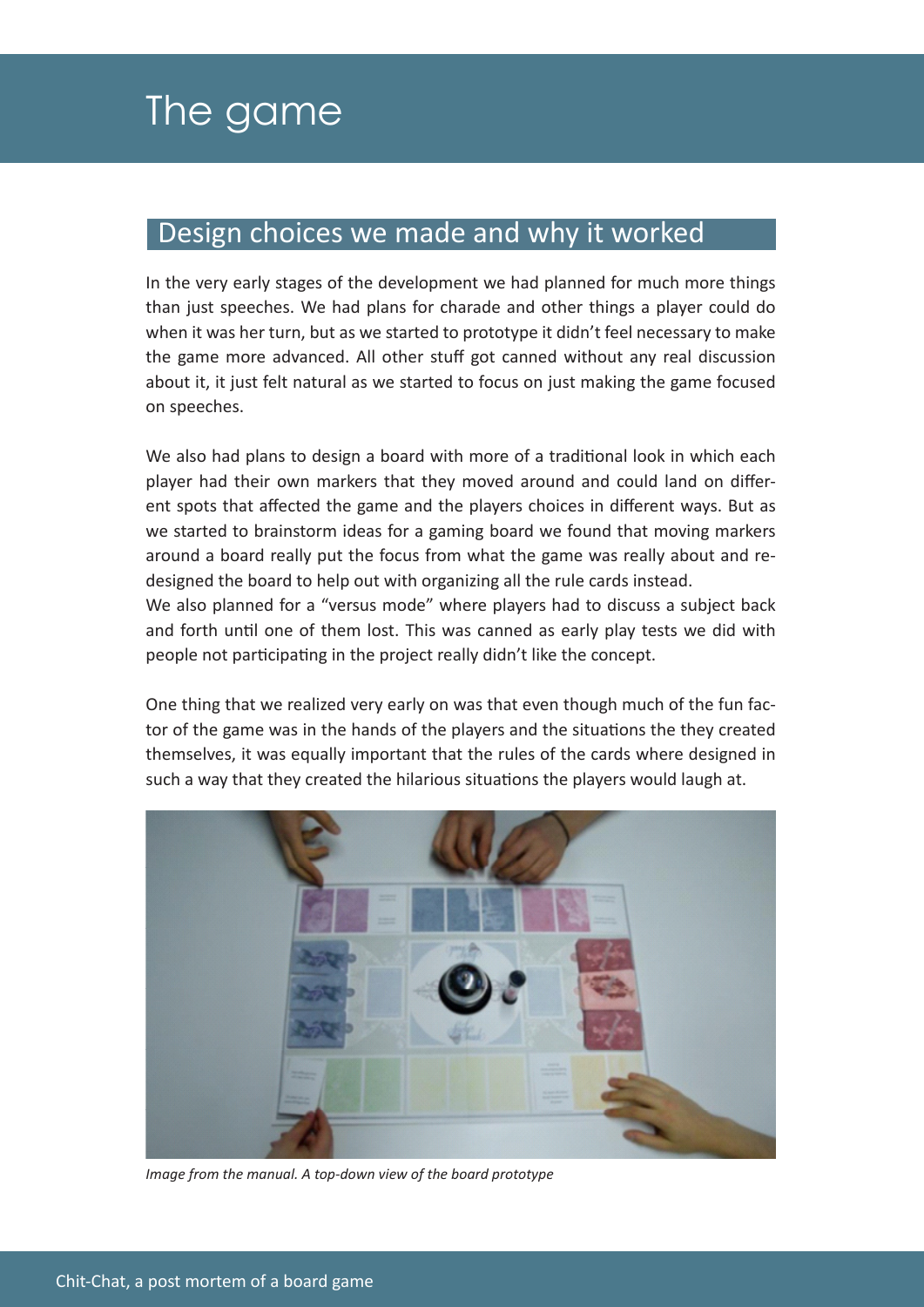## The game

In early testing we picked subjects to talk about by having a laptop by the table with wikipedia on hitting "random article". This was in itself fun and worked quite well, but when we came to the phase of printing our own cards we realized we could go further and give all the subjects a crazy twist. Instead of just being random subject we in some of the cards picked two very obscure and strange topics and forced the player to make up a connection between those, such as: "Talk about the relation between the birth of Jesus Christ and cookies." we also included cards that implied the speaking player had a long secret she now had to reveal to the audience such as: "Tell your fellow players about your secret absolute kidz collection". The effect of having these fun and somewhat provocative subjects made players burst into laughter just by reading them, which really helped out creating a good mood even before the actual speeches had started. We spent a lot of time just coming up with good ideas for cards and cutting those which didn't do the trick.

Without realizing it we designed the game is such a way that each player only does three speeches before the game is finished, but it still kept very fun to play. Players has to "stay in character" and follow their rules at all times, and bust other players even when its not her turn, keeps all participants very active and makes the game much more dynamic.

It's heavy focus on social and theatric nature puts pressure on players ability to not take themselves too seriously. We noted that some players had difficulties with this as they didn't wish to participate due to fear of ridiculing themselves, but I guess any social game would suffer from this.